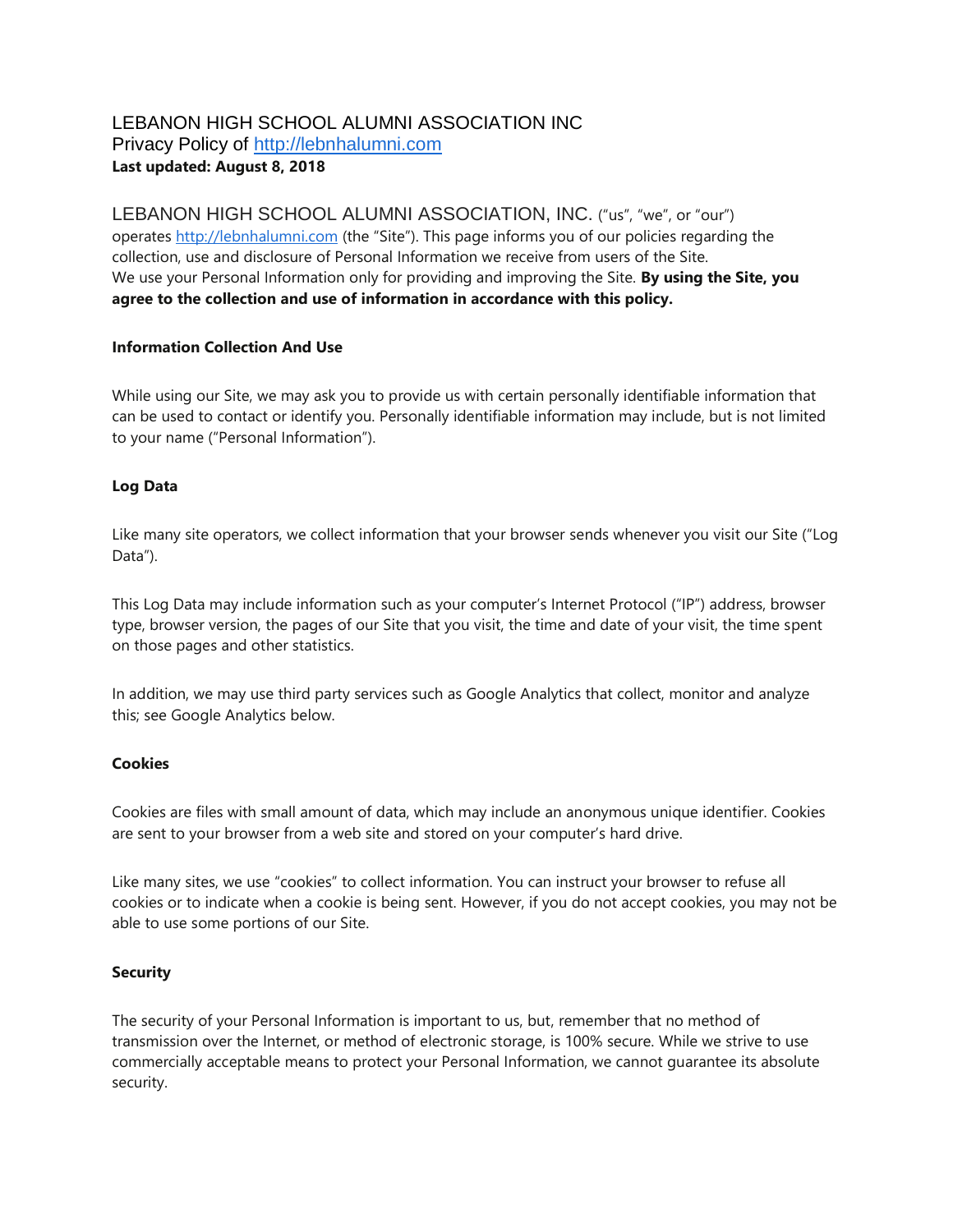### **Disclosure Of Data**

### **Legal Requirements**

We may disclose your Personal Data in the good faith belief that such action is necessary to:

- To comply with a legal obligation
- To protect and defend the rights or property of Lebanon High School Alumni Association, Inc.
- To prevent or investigate possible wrongdoing in connection with the Service
- To protect the personal safety of users of the Service or the public
- To protect against legal liability
- Security Of Data

The security of your data is important to us, but, remember that no method of transmission over the Internet, or method of electronic storage is 100% secure. While we strive to use commercially acceptable means to protect your Personal Data, we cannot guarantee its absolute security.

### **Service Providers**

We may employ third party companies and individuals to facilitate our Service ("Service Providers"), to provide the Service on our behalf, to perform Service-related services or to assist us in analyzing how our Service is used.

These third parties have access to your Personal Data only to perform these tasks on our behalf and are obligated not to disclose or use it for any other purpose.

#### **Analytics**

We may use third-party Service Providers to monitor and analyze the use of our Service.

#### **Google Analytics**

Google Analytics is a web analytics service offered by Google that tracks and reports website traffic. Google uses the data collected to track and monitor the use of our Service. This data is shared with other Google services. Google may use the collected data to contextualize and personalize the ads of its own advertising network.

You can opt-out of having made your activity on the Service available to Google Analytics by installing the Google Analytics opt-out browser add-on. The add-on prevents the Google Analytics JavaScript (ga.js, analytics.js, and dc.js) from sharing information with Google Analytics about visits activity.

For more information on the privacy practices of Google, please visit the Google Privacy & Terms web page: <https://policies.google.com/privacy?hl=en>